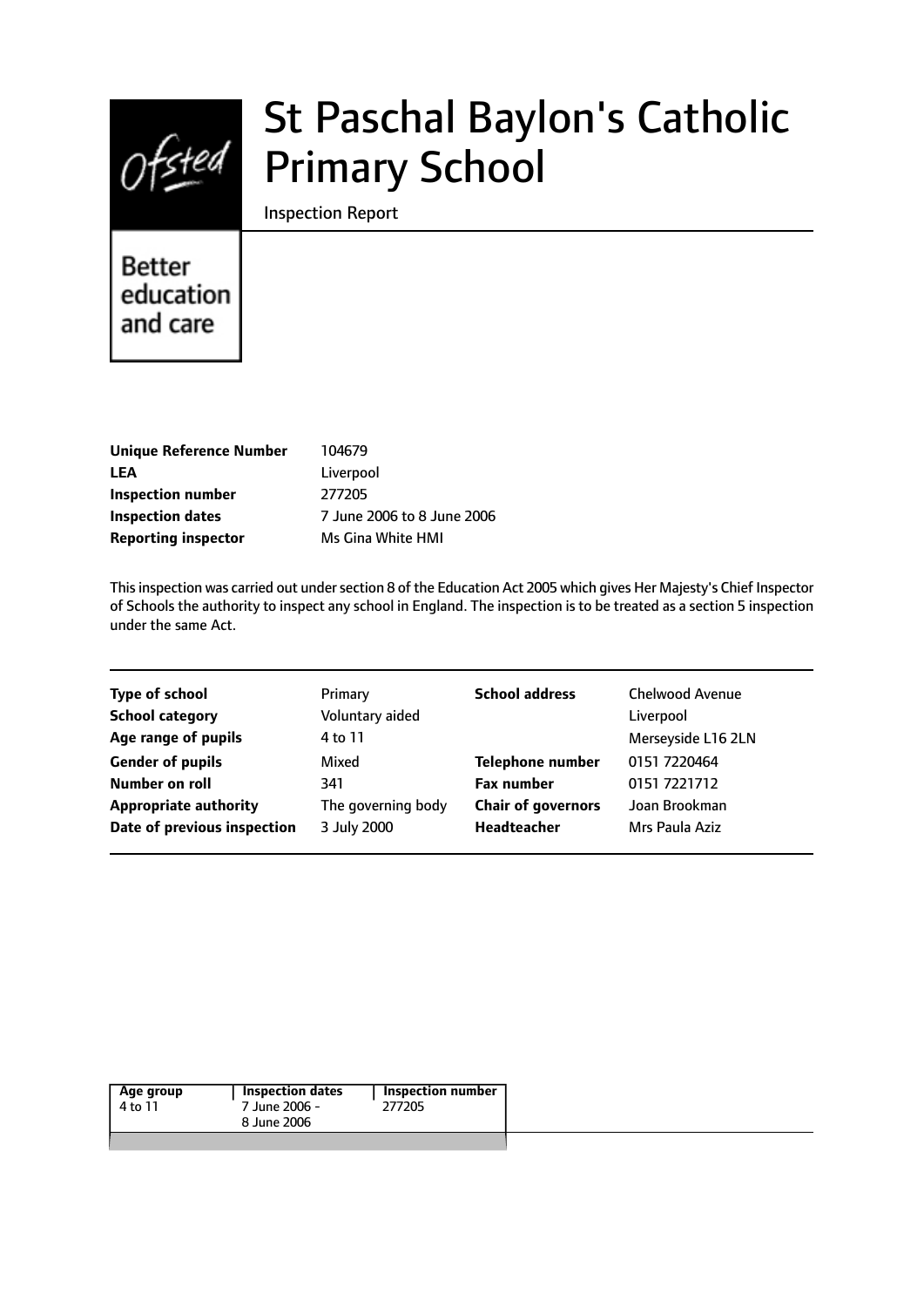© Crown copyright 2006

#### Website: www.ofsted.gov.uk

This document may be reproduced in whole or in part for non-commercial educational purposes, provided that the information quoted is reproduced without adaptation and the source and date of publication are stated.

Further copies of this report are obtainable from the school. Under the Education Act 2005, the school must provide a copy of this report free of charge to certain categories of people. A charge not exceeding the full cost of reproduction may be made for any other copies supplied.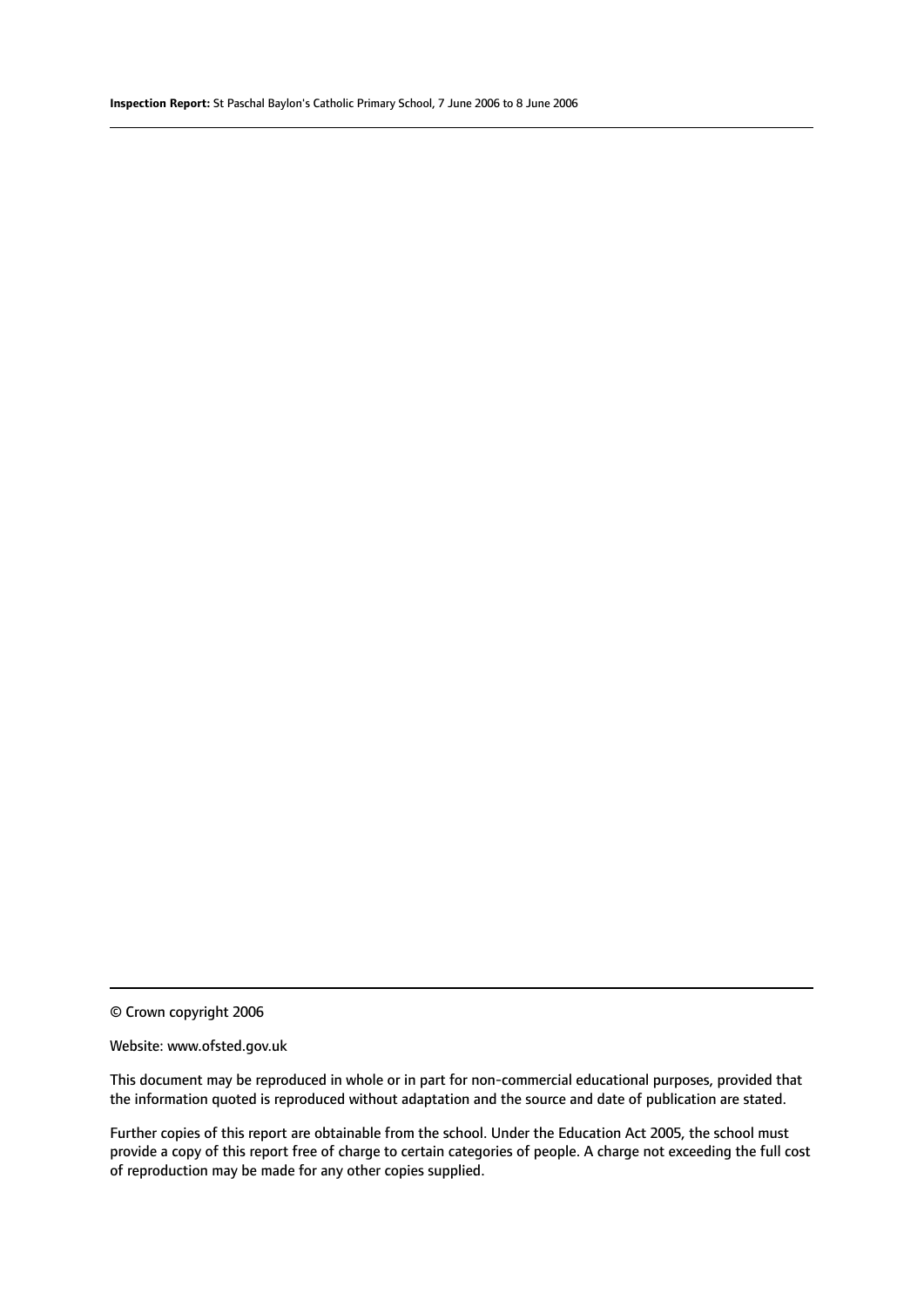# **Introduction**

The inspection was carried out by one of Her Majesty's Inspectors of Schools. During the inspection, lessons were visited and meetings were held with pupils, staff, governors and a representative of the local authority. The school's self-evaluation document provided crucial evidence in shaping the inspection. Around 44 per cent of parents returned a questionnaire and these views were taken into account.

# **Description of the school**

This is a slightly larger than average primary school with a distinctly Catholic ethos. A popular and oversubscribed school, most pupils come from relatively advantaged homes. Around 12 per cent of pupils are eligible for free school meals, which is below the national average. Most pupils are from a White British background and none speak English as an additional language. The proportion of pupils with learning difficulties and/or disabilities is below average. The school has gained many awards for its achievements including a Healthy Schools award (2005), the Inclusion Charter Mark (2005) and the Basic Skills Quality Mark (2006).

#### **Key for inspection grades**

| Grade 1 | Outstanding  |
|---------|--------------|
| Grade 2 | Good         |
| Grade 3 | Satisfactory |
| Grade 4 | Inadequate   |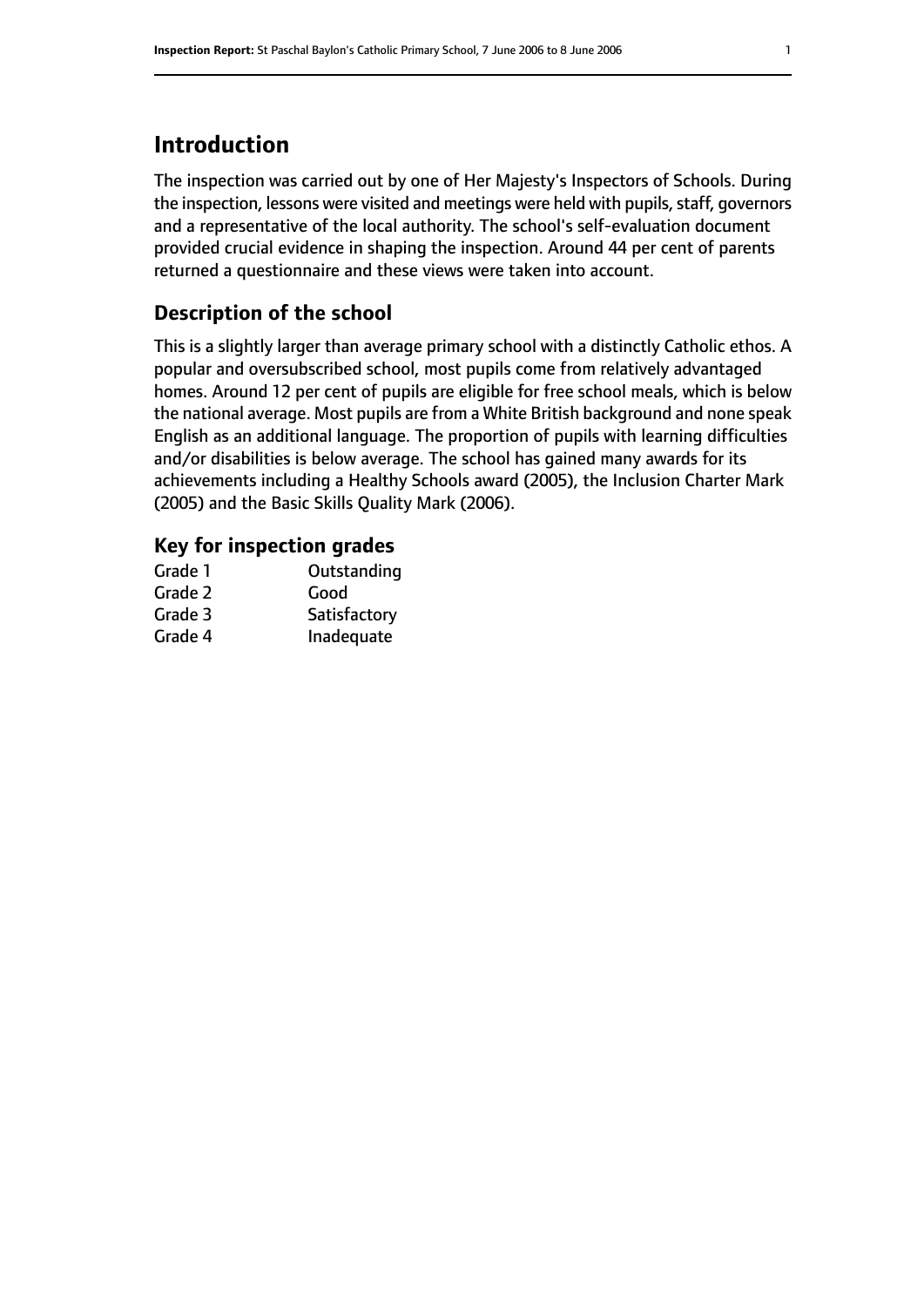# **Overall effectiveness of the school**

#### **Grade: 1**

This is an outstanding school. Pupils and staff work very hard to make it a friendly and happy place to learn where all are included, valued and respected.

'Our children are happy and can't wait to get to school each morning.'

'Our school is special because it is friendly and we care for each other - we love it.'

Many commentslike the ones above testify that in pupils' and parents' eyes St Paschal Baylon is a special place to be. The headteacher's leadership is excellent. She has carefully maintained established strengths in achieving high standards and promoting Christian values while improving the school further. She is held in high regard and respected by staff for her ideas and initiatives. She has introduced major changes in teaching styles and in developing pupils' independence in learning. The success of this is clearly recognised by all associated with the school. Many echo a comment by one parent, 'developments over the last three years have made a good school great.'

Teachers have readily participated in training and introduced the new approaches effectively to make learning even more stimulating and engaging. Pupils can see the improvements: 'lessons are fun, golden time is fantastic!' This sense of fun and excitement about the school is firmly set from the outset of the day. A number of parents describe their children as 'racing to school' ready and eager to participate in a whole school session of exercises and dancing together on the playground. The enthusiasm with which they participate is fantastic.

Enjoying and achieving is at the heart of this school. Most pupils make good and in some cases outstanding progress and achieve very high standards. Pupils with learning difficulties and/or disabilities make good progress both socially and academically as a result of the school's excellent care and support. All children are considered special and their individual gifts and talents are carefully nurtured. Teachers and support staff have earned the trust and confidence of children and parents alike who report, 'staff go out of their way to support my child'.

Partnerships with parents, support services, the church and other schools are excellent. The school is a focal point for the community. Strategic partnerships with the nearby nursery and with other providers ensure breakfast clubs and the extensive range of after school activities contribute effectively to providing wrap around care for children.

Children's behaviour during the inspection was exemplary in lessons and around the school. They know and uphold the schools' 'golden rules' and respect and share the school's values. Pupils care for each other, they feel safe and they know how to get help if they have a problem. 'Friendship stops' in the playground have played a very effective role in promoting a caring and supportive ethos throughout the school. Children are confident that if they stand on these spots when they are sad or have no friends to play with, someone will help them. One boy said, 'We don't need them now because they have worked and we have lots of friends!' Older pupils are proud to be Baylon buddies and they take their responsibilities to support and help younger children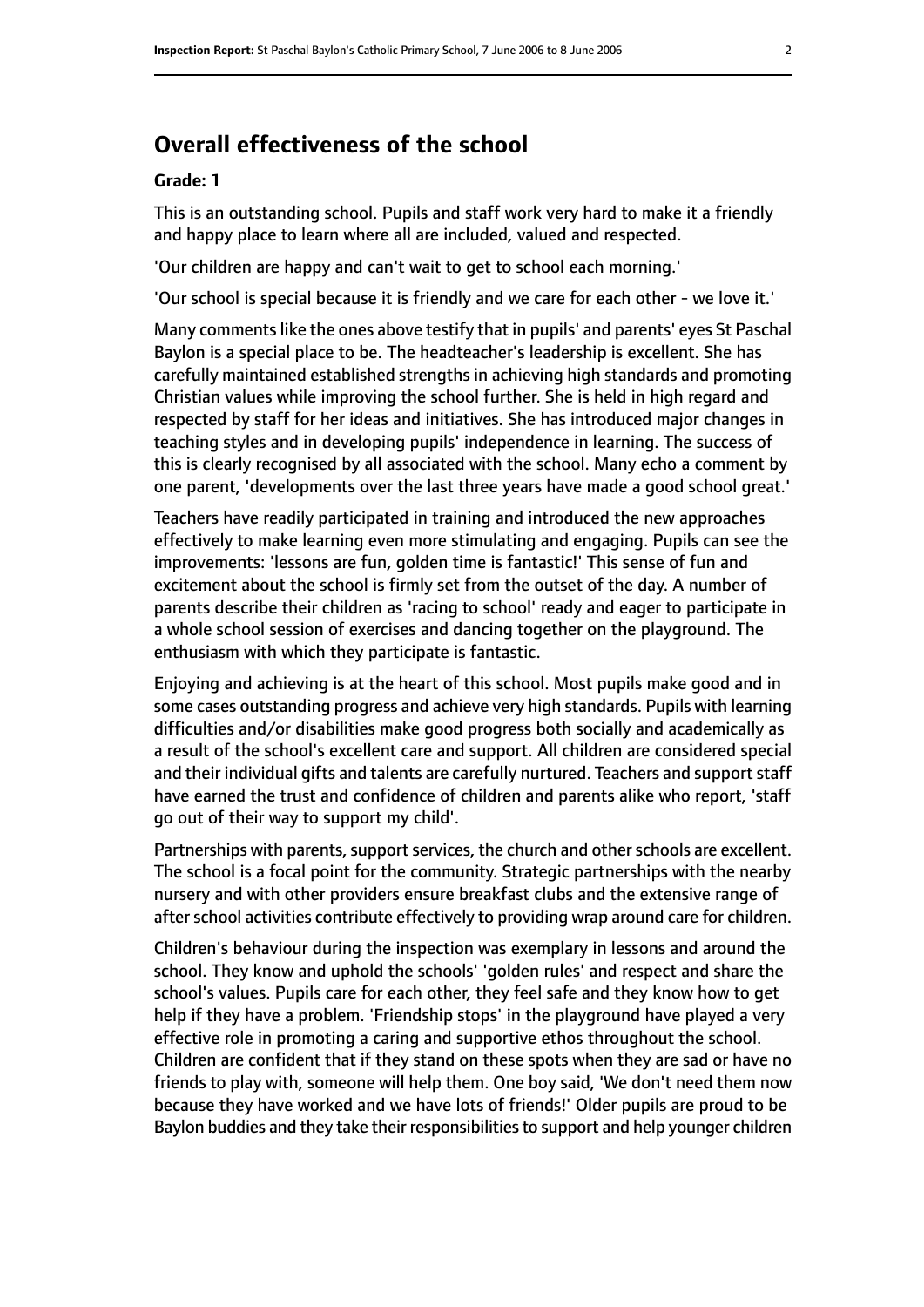very seriously. As a result this is a happy and friendly school and the school council cite this as its greatest strength.

Healthy lifestyles and particularly pupils understanding of the importance of good diet are very well promoted throughout the school. Further attention is focussing on encouraging even more pupils, particularly those who bring packed lunches to school, to adopt healthier eating habits.

The headteacher, staff and governors are not complacent and are continually looking ahead to improve the school further. They have an accurate view of the schools' strengths and weaknesses. Attendance is good, but over the last three years a large number of days have been lost as pupils are taken out of school on family holidays in term time. Governors and the headteacher recognise the problem and are working together to develop strategies to tackle this. Teaching and learning are good, but the need to plan learning carefully to extend pupils' thinking and set challenging goals for each pupil is just beginning to be realised. Plans to improve the rigour of assessment in the Foundation Stage to firmly embed the new teaching and learning strategies, and to improve the quality of writing and provision for gifted and talented children, demonstrate the school's determination to maintain very high standards.

# **Achievement and standards**

#### **Grade: 1**

Children enter the school with above average skills for their age. They make good progress in the Foundation Stage and Year 1 so that by the end of Year 2 children's attainment is well above average. This provides a strong foundation and they continue to make very good progress. They meet challenging targets and achieve exceptionally well throughout the school. Standards at the end of Key Stage 2 are very high and have been for a number of years.

## **Personal development and well-being**

#### **Grade: 1**

Pupils'spiritual and cultural development are good. Their moral and social development are outstanding: pupils have a clear understanding of right and wrong. They have many opportunities to contribute to the school and wider community and relish opportunities to do so. Service on the school council and collaborative work on special projects and fundraising activities enable them to exercise initiative and develop essential decision making skills.

# **Quality of provision**

## **Teaching and learning**

#### **Grade: 2**

Teachers' strong subject knowledge and use of a wide range of teaching and learning strategies are used effectively to make learning fun and interesting. As a result pupils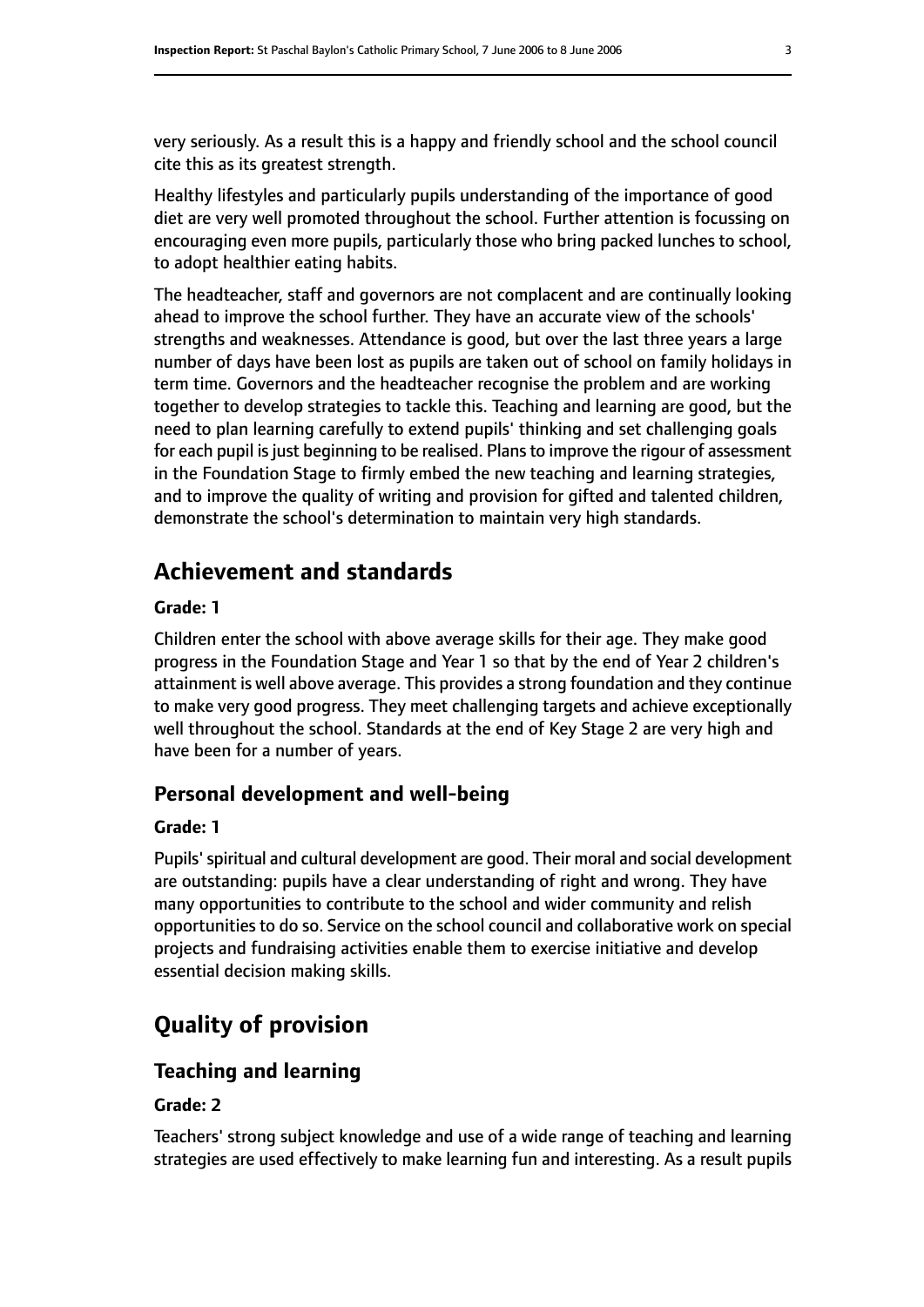are keen and enthusiastic, for example Year 2 pupils broke into spontaneous applause and excitement in geography at hearing they will study a mystery country, eager for the special envelope to be opened to find out what it would be. Children work hard in lessons and want to do well. They know how to improve their work because of the good advice and guidance and specific learning targets set by teachers.

## **Curriculum and other activities**

#### **Grade: 1**

The curriculum meets requirements and is rich in its breadth and opportunities. All children study Spanish and some also choose to learn French. Literacy and numeracy are firmly embedded and together with a very wide range of extra support and catch up programmes they underpin children's very good achievement. A well structured range of sporting and cultural enrichment activities are enthusiastically supported. Alongside the breakfast club they contribute to good wrap around care which is valued by parents and pupils alike. Younger children have good opportunities for outdoor play and all pupils participate in two hours of physical education each week.

## **Care, guidance and support**

#### **Grade: 1**

Children feel safe and well cared for. They know who to turn to if they are anxious or upset and are confident any problems will be dealt with sensitively. Very good arrangements with the Nursery and local schools ensure most children make a good start to their education. Year 6 pupils are well prepared to move confidently to their new schools. Specialist support for children with learning difficulties and/or disabilities is well planned and closely matched to their social and academic needs. It is extremely effective, enabling many children to make very good progress and to achieve their personal targets. Procedures for safeguarding pupils are good. Staff training in child protection is regularly updated and all policies are kept under close scrutiny by governors.

# **Leadership and management**

#### **Grade: 1**

Responsibility for leadership of subjects and coordination of specific initiatives and areas of the school's work are widely distributed. Strategies to take the school forward are carefully chosen and are well integrated with training to enable staff to lead new developments and to support colleagues in developing new areas of expertise. The school can demonstrate through its good tracking procedures the positive impact such work is having in improving pupils' progress and attainment. A rigorous analysis of test results explores patterns of strengths and weaknesses in children's performance, and evaluation is used effectively by teachers to identify where further improvements in teaching and learning can be made.

Governors are committed to improving the school and they fulfil their responsibilities effectively. Regular reports ensure they are well briefed about the implementation of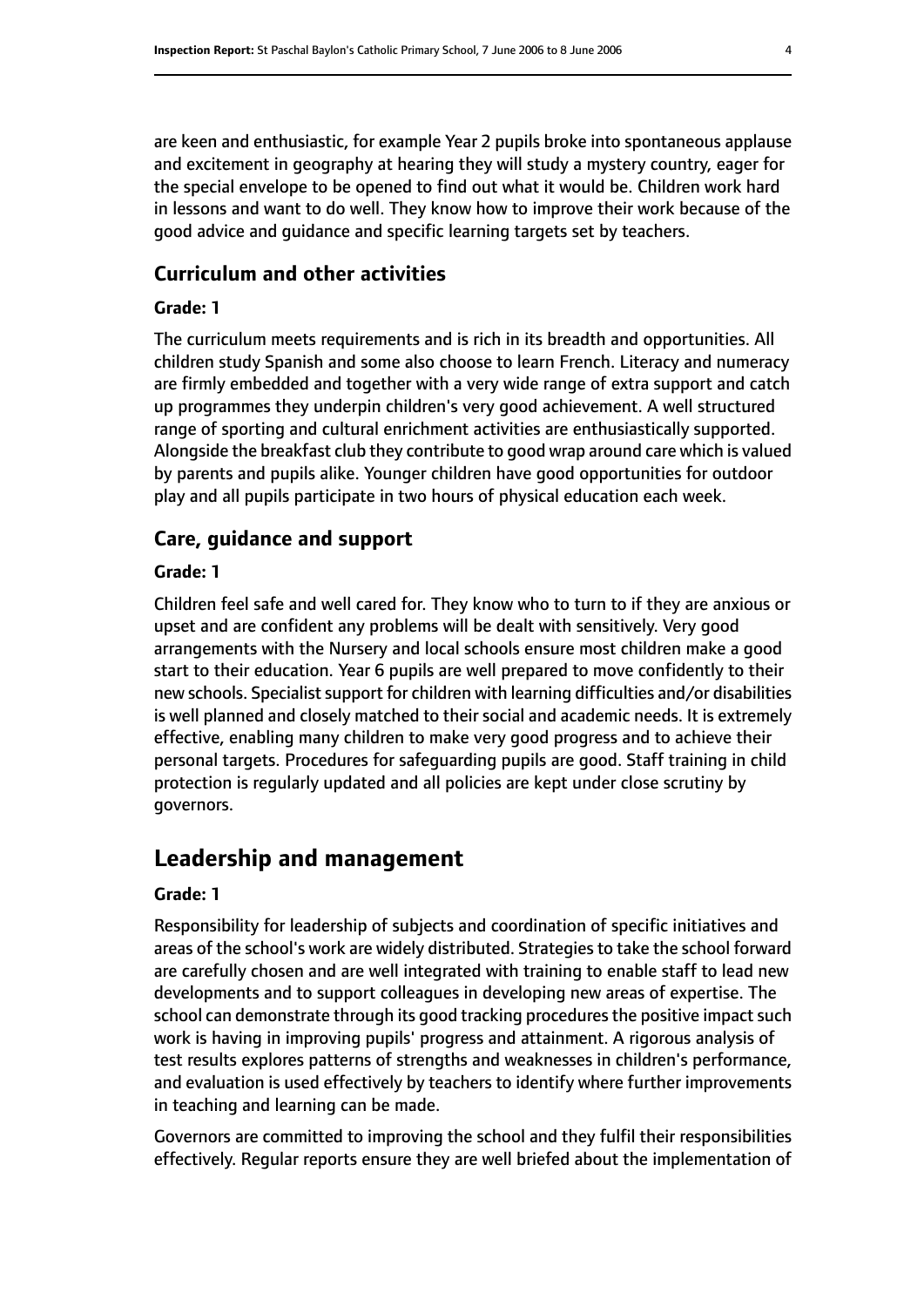teaching initiatives and curriculum developments. Evaluation about the impact they have on pupils' progress could be sharper to enable them to challenge and hold the school to account even more effectively.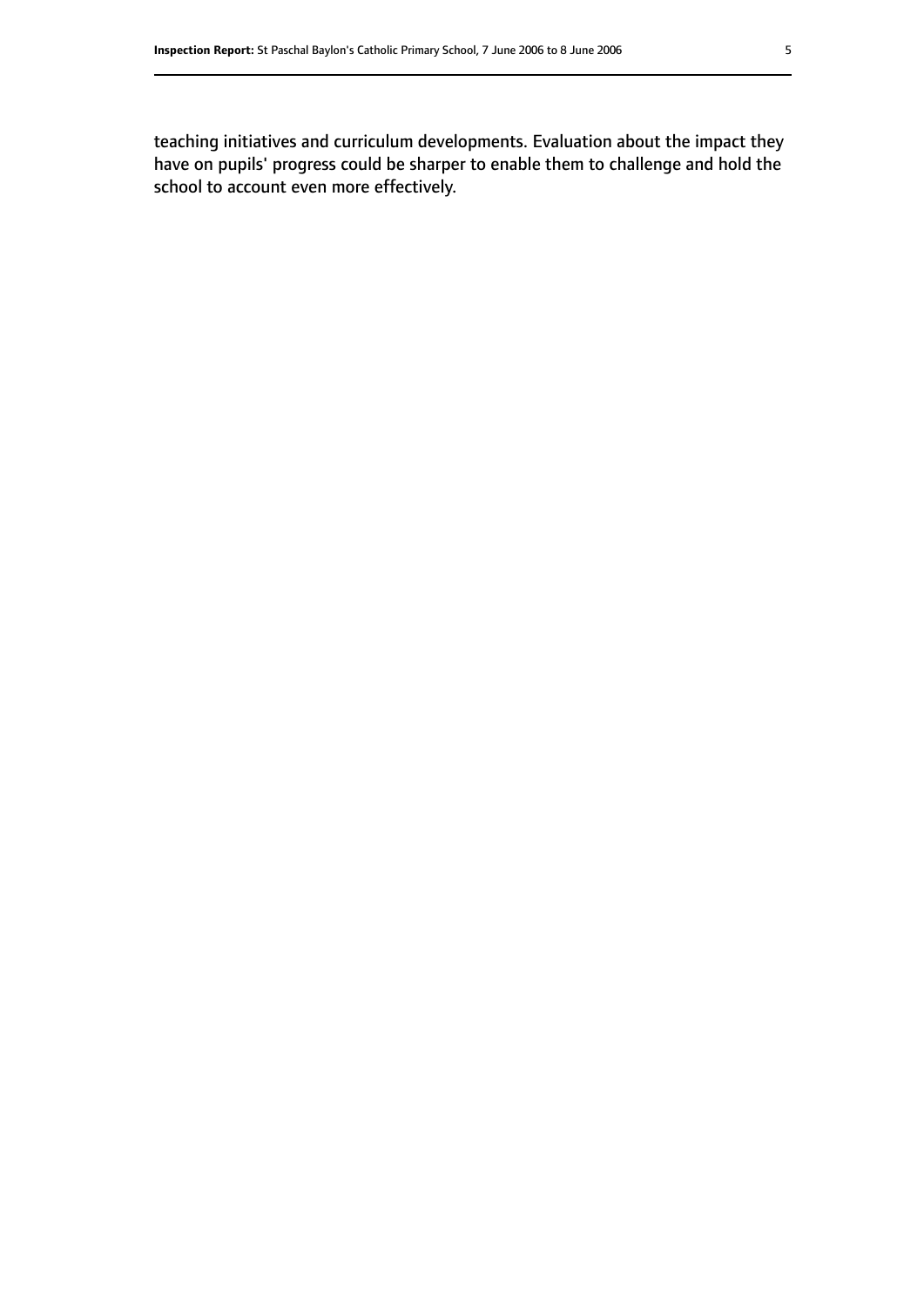**Any complaints about the inspection or the report should be made following the procedures set out inthe guidance 'Complaints about school inspection', whichis available from Ofsted's website: www.ofsted.gov.uk.**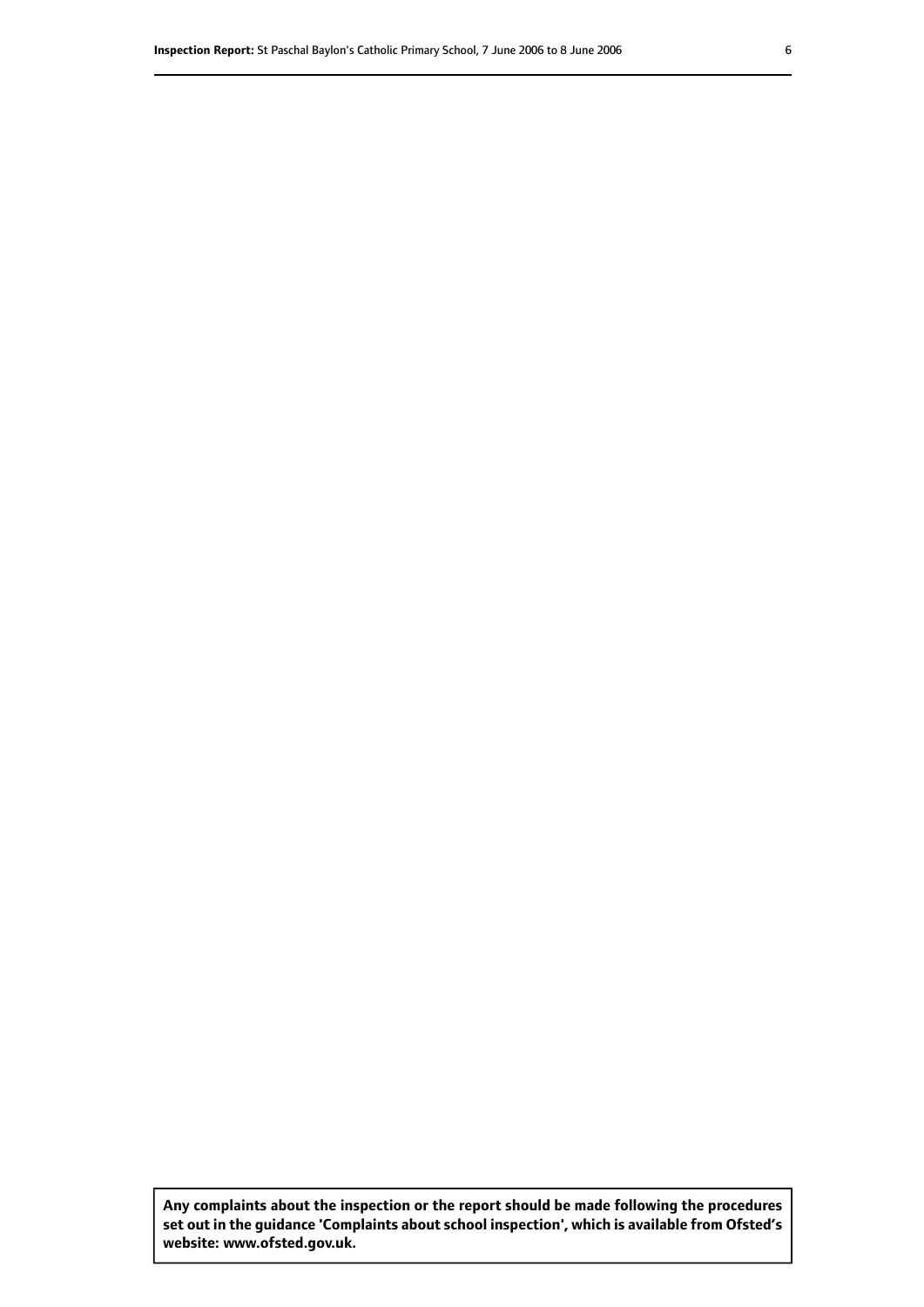# **Inspection judgements**

| Key to judgements: grade 1 is outstanding, grade 2 good, grade 3 | School         | $16-19$ |
|------------------------------------------------------------------|----------------|---------|
| satisfactory, and grade 4 inadequate                             | <b>Overall</b> |         |

#### **Overall effectiveness**

| How effective, efficient and inclusive is the provision of education,<br>integrated care and any extended services in meeting the needs of<br>learners? |     | NА        |
|---------------------------------------------------------------------------------------------------------------------------------------------------------|-----|-----------|
| How well does the school work in partnership with others to promote<br>learners' well-being?                                                            |     | NА        |
| The quality and standards in foundation stage                                                                                                           |     | <b>NA</b> |
| The effectiveness of the school's self-evaluation                                                                                                       |     | ΝA        |
| The capacity to make any necessary improvements                                                                                                         | Yes | NА        |
| Effective steps have been taken to promote improvement since the last<br>inspection                                                                     | Yes | ΝA        |

#### **Achievement and standards**

| How well do learners achieve?                                                                               | NА        |
|-------------------------------------------------------------------------------------------------------------|-----------|
| The standards <sup>1</sup> reached by learners                                                              | NА        |
| How well learners make progress, taking account of any significant variations<br>between groups of learners | <b>NA</b> |
| How well learners with learning difficulties and disabilities make progress                                 | <b>NA</b> |

#### **Personal development and well-being**

| How good is the overall personal development and well-being of the<br>learners?                                  | ΝA        |
|------------------------------------------------------------------------------------------------------------------|-----------|
| The extent of learners' spiritual, moral, social and cultural development                                        | <b>NA</b> |
| The behaviour of learners                                                                                        | <b>NA</b> |
| The attendance of learners                                                                                       | <b>NA</b> |
| How well learners enjoy their education                                                                          | <b>NA</b> |
| The extent to which learners adopt safe practices                                                                | <b>NA</b> |
| The extent to which learners adopt healthy lifestyles                                                            | <b>NA</b> |
| The extent to which learners make a positive contribution to the community                                       | <b>NA</b> |
| How well learners develop workplace and other skills that will contribute to<br>their future economic well-being | <b>NA</b> |

#### **The quality of provision**

| How effective are teaching and learning in meeting the full range of<br>the learners' needs?          | ΝA |
|-------------------------------------------------------------------------------------------------------|----|
| How well do the curriculum and other activities meet the range of<br>needs and interests of learners? | ΝA |
| How well are learners cared for, guided and supported?                                                | NА |

 $^1$  Grade 1 - Exceptionally and consistently high; Grade 2 - Generally above average with none significantly below average; Grade 3 - Broadly average; Grade 4 - Exceptionally low.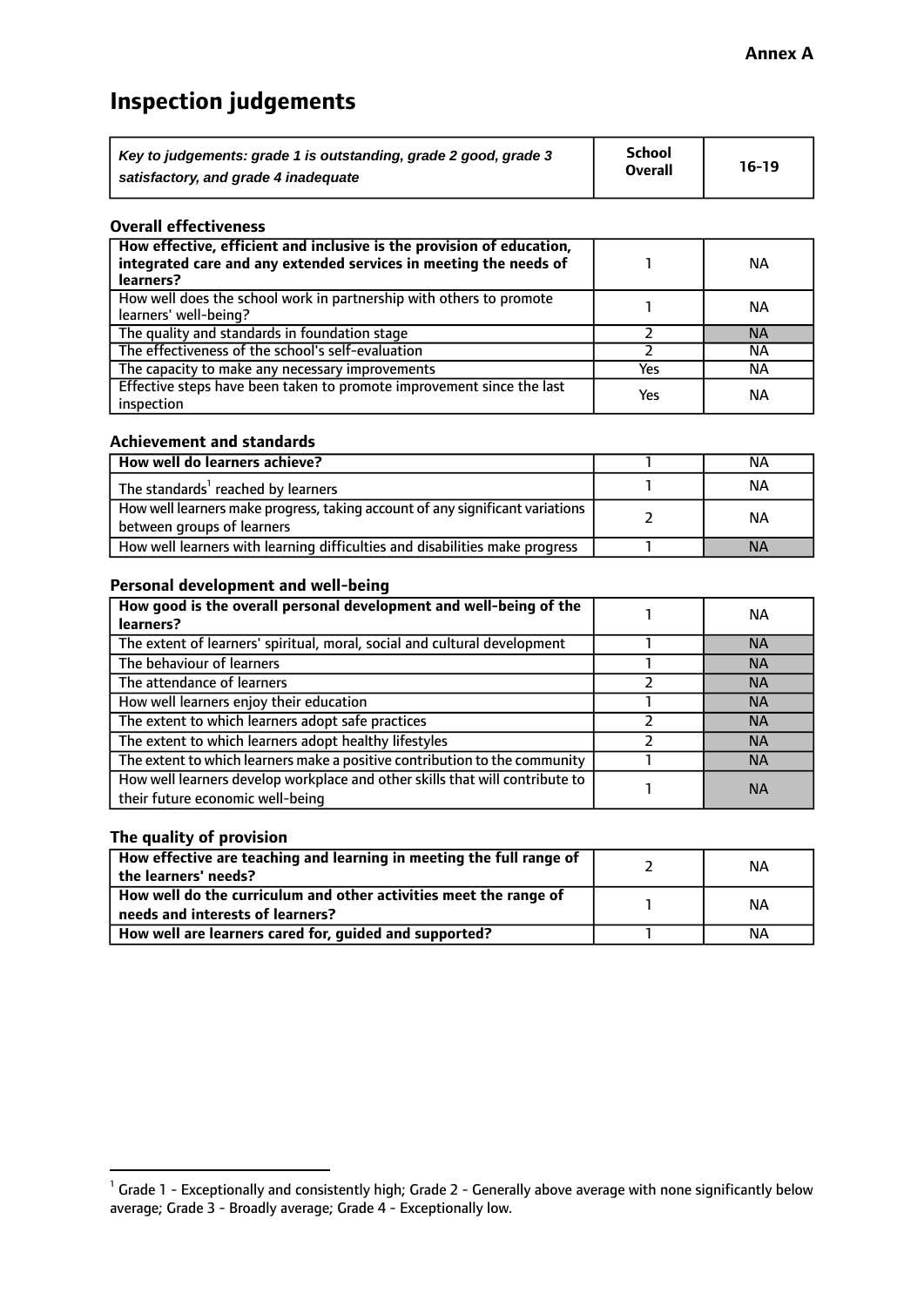## **Leadership and management**

| How effective are leadership and management in raising achievement<br>and supporting all learners?                                              |     | NA.       |
|-------------------------------------------------------------------------------------------------------------------------------------------------|-----|-----------|
| How effectively leaders and managers at all levels set clear direction leading<br>to improvement and promote high quality of care and education |     | <b>NA</b> |
| How effectively performance is monitored, evaluated and improved to meet<br>challenging targets, through quality assurance and self-review      |     | <b>NA</b> |
| How well equality of opportunity is promoted and discrimination tackled so<br>that all learners achieve as well as they can                     |     | <b>NA</b> |
| How effectively and efficiently resources are deployed to achieve value for<br>money                                                            |     | <b>NA</b> |
| The extent to which governors and other supervisory boards discharge their<br>responsibilities                                                  |     | <b>NA</b> |
| The adequacy and suitability of staff to ensure that learners are protected                                                                     | Yes | <b>NA</b> |

| The extent to which schools enable learners to be healthy                                     |            |  |
|-----------------------------------------------------------------------------------------------|------------|--|
| Learners are encouraged and enabled to eat and drink healthily                                | Yes        |  |
| Learners are encouraged and enabled to take regular exercise                                  | <b>Yes</b> |  |
| Learners are discouraged from smoking and substance abuse                                     | Yes        |  |
| Learners are educated about sexual health                                                     | Yes        |  |
| The extent to which providers ensure that learners stay safe                                  |            |  |
| Procedures for safequarding learners meet current government requirements                     | Yes        |  |
| Risk assessment procedures and related staff training are in place                            | Yes        |  |
| Action is taken to reduce anti-social behaviour, such as bullying and racism                  | <b>Yes</b> |  |
| Learners are taught about key risks and how to deal with them                                 | Yes        |  |
| The extent to which learners make a positive contribution                                     |            |  |
| Learners are helped to develop stable, positive relationships                                 | Yes        |  |
| Learners, individually and collectively, participate in making decisions that affect them     | Yes        |  |
| Learners are encouraged to initiate, participate in and manage activities in school and the   | <b>Yes</b> |  |
| wider community                                                                               |            |  |
| The extent to which schools enable learners to achieve economic well-being                    |            |  |
| There is provision to promote learners' basic skills                                          | Yes        |  |
| Learners have opportunities to develop enterprise skills and work in teams                    | Yes        |  |
| Careers education and quidance is provided to all learners in key stage 3 and 4 and the sixth | <b>NA</b>  |  |
| form                                                                                          |            |  |
| Education for all learners aged 14-19 provides an understanding of employment and the         | <b>NA</b>  |  |
| economy                                                                                       |            |  |